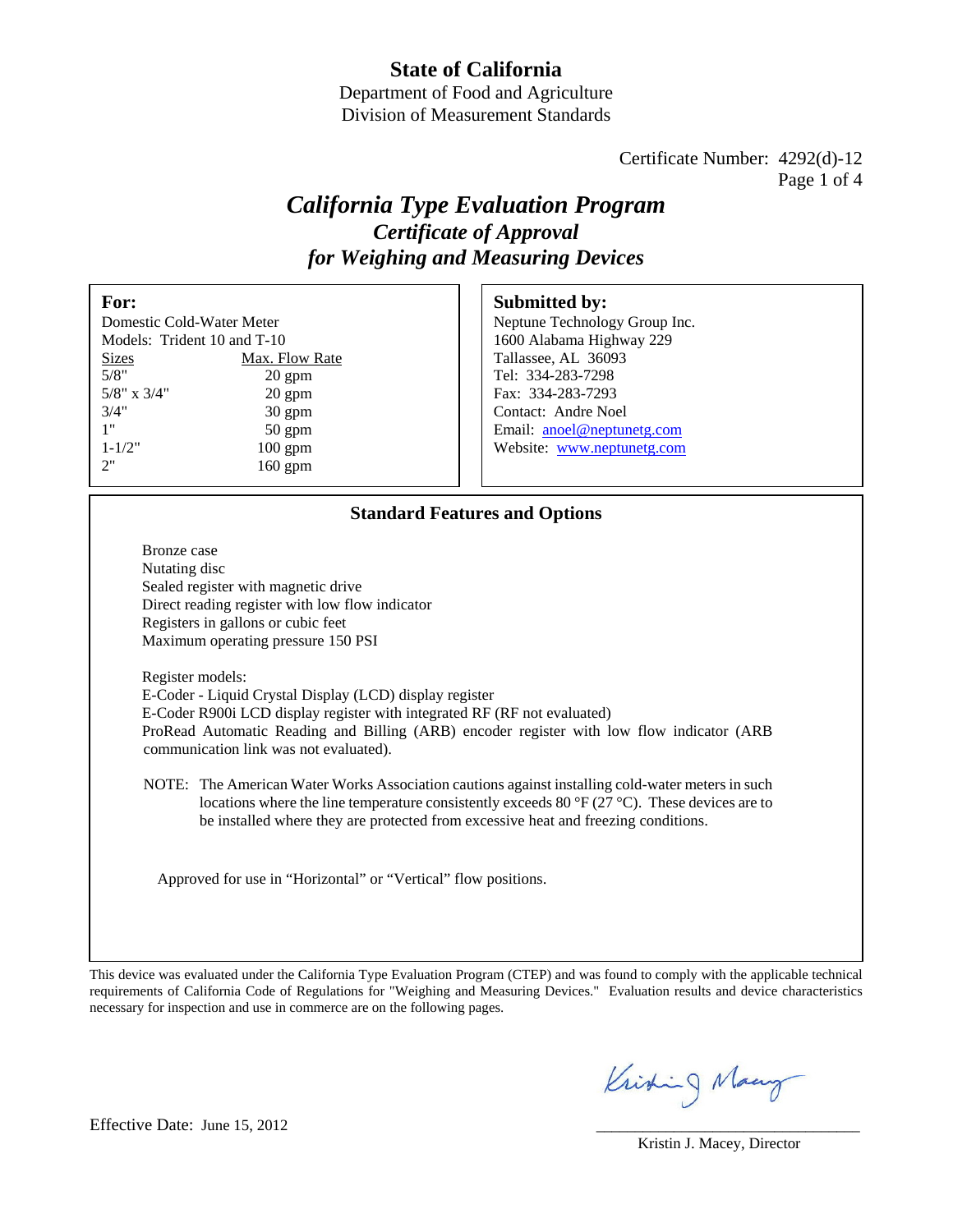#### **Neptune Technology Group Inc. Domestic Cold-Water Meter / Models: Trident 10 and T-10**

**Application:** Approved for use as a domestic cold-water meter in legal sub-metering applications.

**Identification:** The serial number is prefaced with "S/N" or "SN" engraved on the inlet or outlet of the meter body. The flow direction indications are cast into the outlet of the meter body. The Neptune model number T-10 prefaced with "Model NO" and model size are on the register face.

**Sealing:** The register is secured to the main case via a tamper proof seal pin. All meters are equipped with at least one drilled head bolt that secures the bottom cap to the meter.

**Test Conditions:** This certificate supersedes Certificate of Approval Number 4292(c)-12 and is issued to ProRead ARB encoder register. No performance tests were conducted. Previous test conditions are listed below for reference.

**Certificate of Approval Number 4292(c)-12:** This certificate supersedes Certificate of Approval Number 4292(b)-11 and is issued to add E-Coder LCD display register and an E-Coder R900i LCD display register with integrated RF. Two 5/8" x 3/4" meters with cubic foot and gallon registers were submitted and tested for accuracy. Permanence tests were also conducted after more than 200,000 gallons of throughput was completed. Previous test conditions are listed below for reference.

**Certificate of Approval Number 4292(b)-11:** This certificate superseded Certificate of Approval Number 4292(a)-05 and is issued to add a lower profile meter body for installations in smaller locations. Three  $5/8$ " x  $3/4$ " meters with the lower profile meter body and cubic foot registers were submitted and tested for accuracy. No meter performance tests were conducted for this update. Previous test conditions are listed below for reference.

**Certificate of Approval Number 4292(a)-05:** This certificate superseded Certificate of Approval Number 4292-96 and was issued to change the manufacturer's name from Schlumberger Industries to Neptune Technology Group. The meter model number will remain the same. Provisions for sealing and current marking requirements were reviewed on a Neptune Model T-10 water meter. No meter performance tests were conducted for this update. Previous test conditions are listed below for reference.

**Certificate of Approval Number 4292-96:** This certificate superseded Certificate of Approval Number 2773(a)-86 issued to Schlumberger Industries for the Neptune Model Trident 10 meter as well as the new T-10 model which is the same model as the original Trident 10 model.. The model number was changed after Neptune Water Meter Company was purchased by Schlumberger Industries. This certificate is issued based upon information supplied by Schlumberger Industries stating that the Neptune Model Trident 10 meter is the same as the Model T-10 meter. No new testing was performed.

**Certificate of Approval Number 3791-92:** The ARB system was submitted for type evaluation installed on a Neptune Model T-10 water meter (Certificate of Approval Number 2773(a)-86). A joint review of the system components by the National Institute of Standards and Technology and the California Division of Measurement Standards was conducted to evaluate specification compliance and to determine which point of indication or recorded representation should be considered adequate in expressing the final registration value. The "ProRead" register indication (analog) shall represent the final unit of measure for the system. Accessibility to the register for a direct reading (analog) shall be provided when necessary.

**Certificate of Approval Number 2773(a)-86:** This certificate superseded Certificate of Approval Number 2773-86 issued to add a 5/8" meter and to Neptune Water Meter Company for the Neptune Model Trident 10 meter.

**Certificate of Approval Number 2773-86:** The model Trident 10 sizes 5/8"x3/4" through 2" were submitted for evaluation. The emphasis of the evaluation was on the device design, marking requirements, and performance.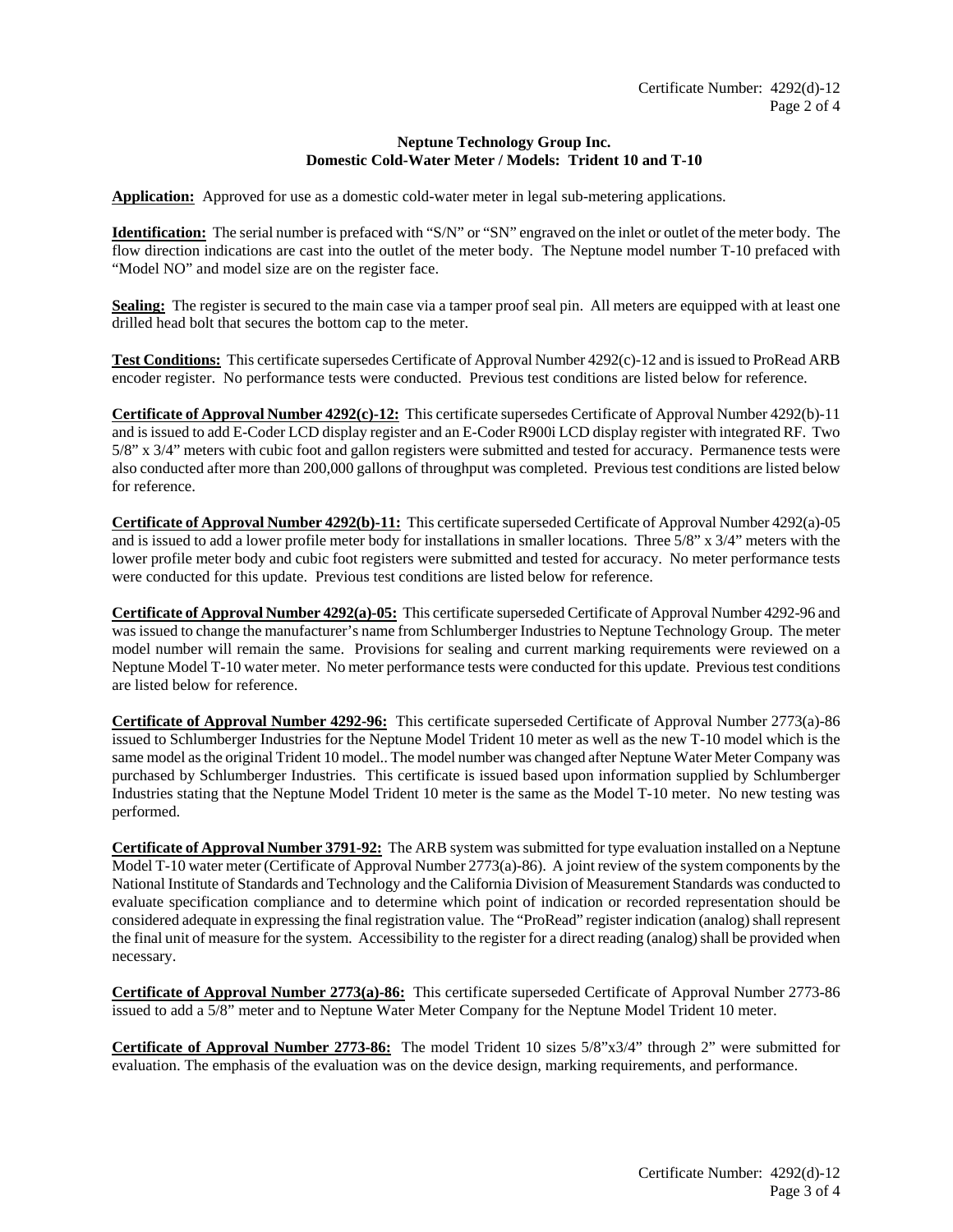#### **Neptune Technology Group Inc. Domestic Cold-Water Meter / Models: Trident 10 and T-10**

**Type Evaluation Criteria Used:** Title 4, California Code of Regulations, 2012 Edition. **Tested By:** R. Malloy (CA) 2773-86, 2773(a)-86, J. Roach (CA) 4292(b)-11, 4292(c)-12 **Updated:** T. Michel (CA) 4292-96, S. Munoz (CA) 4292(a)-05, J. Roach (CA) 4292(d)-12